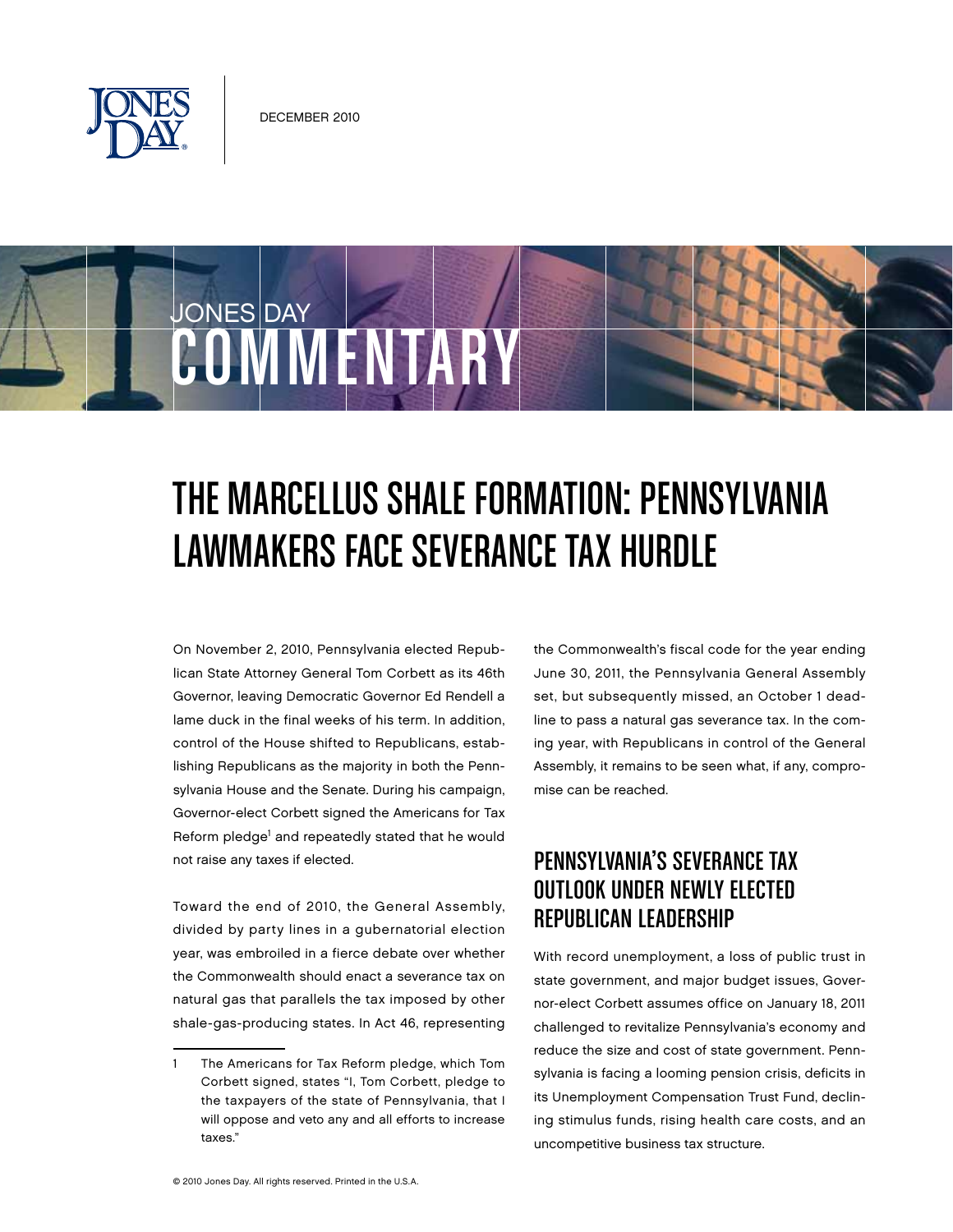As part of his campaign platform, Governor-elect Corbett disclosed his views on a potential natural gas severance tax. Governor-elect Corbett believes that Pennsylvania's natural gas and renewable energy resources are critical to restoring a vibrant economy and sustainable job growth. He fully supports the exploration, distribution, and transmission of natural gas from the Marcellus Shale formation in an environmentally sound manner. "Tom Corbett believes that a punitive tax on the industry at this stage would reduce capital investment in the commonwealth and reduce the potential for new jobs, tax revenues and other economic benefits associated with the development of the Marcellus Shale."2 While there may be room to negotiate a "nonpunitive" tax, Governor-elect Corbett is clear that any tax must not interfere with job growth related to the Marcellus Shale industry.

Based on Governor-elect Corbett's strong anti-tax statements, it remains to be seen what options are still on the table to raise state funds from the Marcellus Shale drilling activity boom. Just prior to the election, Senate Republicans outlined a severance tax proposal. With Republicans controlling both the House and the Senate when the new General Assembly reconvenes on January 4, 2011, it is possible that a tax closely mirroring this proposal could be enacted. While the proposed tax rate is substantially lower than the tax that passed the House at the end of September, it would still generate revenue to help the Commonwealth overcome its significant financial burdens.

Now that it is clear that Senate Bill 1155 will not pass the General Assembly and has no chance of clearing Governor-elect Corbett's desk, perhaps more Democrat legislators will be willing to sign on to the Senate Republican Proposal. As an added incentive, the Republican proposal includes several increased environmental and water protection measures. For example, the proposal would expand distance and duration of rebuttable presumption in cases of contamination of drinking water to reflect the expanded ranges of unconventional drilling techniques. The proposal would also increase and clarify the permitting authority of the Department of Environmental Protection ("DEP") over wells and fracturing chemicals.

Another area of debate within the Pennsylvania legislature is the distribution of severance tax proceeds. Governor Rendell's initial proposal was to put 90 percent of the revenues into the Commonwealth's general fund. Many Democrats and Republicans alike disagree with that plan. These legislators argue that more money should go to specific environmental programs to offset the damage caused by the increased drilling and to local municipalities to cover additional expenses such as road damage and emergency response that will accompany the new industry. This distribution debate continues to be a key point of negotiation.

At least one prominent Republican Senator, Joe Scarnati, has said he would consider creating impact fees that could be assessed in place of a severance tax. As opposed to a tax, impact fees would be charged to shale drilling companies in an effort to recoup the environmental and community costs to the localities from the drilling activity. These fees would pay to mitigate environmental impacts, widen roads, boost emergency services, and monitor air and water emissions. Impact fees would have the benefit of avoiding the "tax" label, satisfying Governor-elect Corbett's pledge. In addition, the impact fees should be limited to offsetting direct costs of the drilling, thereby satisfying demands to limit the revenue from being added to the Pennsylvania general fund. However, the question remains how the troubled budget will be balanced without help from a natural gas extraction tax.

<sup>2</sup> [www.tomcorbettforgovernor.com/issues/faq/.](http://www.tomcorbettforgovernor.com/issues/faq/)